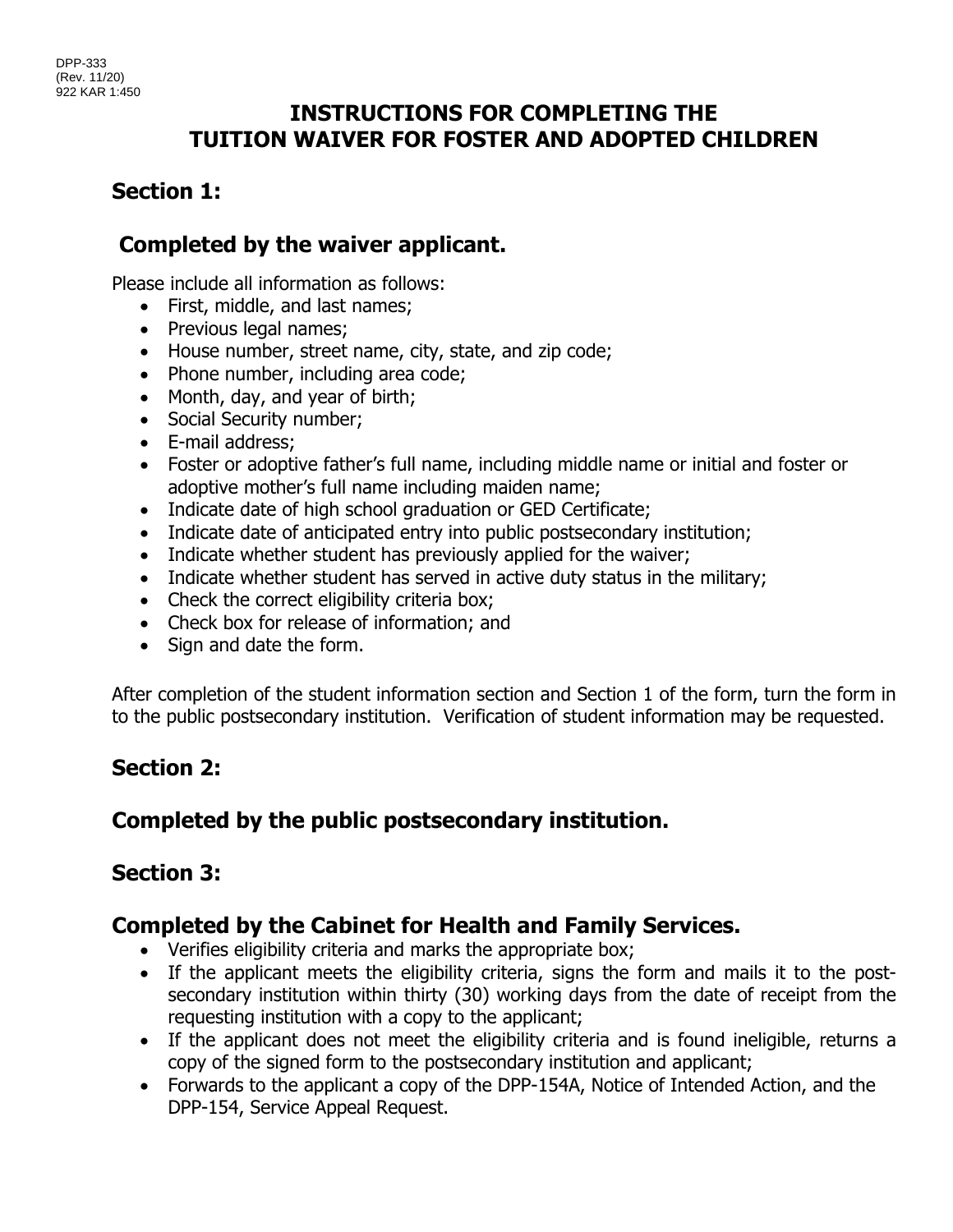#### DPP-333 (Rev. 11/20) 922 KAR 1:450 **TUITION WAIVER FOR FOSTER AND ADOPTED CHILDREN**

### **Description:**

Tuition and mandatory student fees for any undergraduate or graduate program of any Kentucky public postsecondary institution, including all four (4) year universities and colleges and institutions of the Kentucky Community and Technical College System, shall be waived for a Kentucky foster or adopted child who is a fulltime or part-time student if the student meets all entrance requirements and maintains academic eligibility while enrolled at the postsecondary institution.

### **Eligibility criteria:**

- The student is enrolled as a full-time or part-time student in an undergraduate or graduate program of a Kentucky public postsecondary institution; and
- The student's entrance into the institution must be within (4) years of their high school graduation or obtainment of high school equivalency diploma, except in those cases outlined in KRS 164.2847(6); and
- At least one of the following criteria must be met:
	- o The student is currently committed to the Cabinet for Health and Family Services (CHFS) under KRS 610.010(5) and placed in a family foster home, an independent living program funded by CHFS, or placed in accordance with KRS 605.090(3); or
	- $\circ$  The student's legal custodian on their 18<sup>th</sup> birthday was CHFS; or
	- o The student's family receives state-funded adoption assistance under KRS 199.555; or
	- $\circ$  The student, who is an adopted child, was in the permanent legal custody of and placed for adoption by CHFS.

The student shall be eligible for the tuition waiver for up to one hundred fifty (150) consecutive or nonconsecutive credit hours earned after first admittance if satisfactory progress is achieved or maintained up to twenty-eight (28) years old, except in those cases outlined in KRS 164.2847(6).

### **SECTION 1 –– APPLICANT INFORMATION**

| FULL NAME: (please print)                                                                                                                                                                                      |       |                |                                |
|----------------------------------------------------------------------------------------------------------------------------------------------------------------------------------------------------------------|-------|----------------|--------------------------------|
| PREVIOUS NAMES: (If applicable)                                                                                                                                                                                |       |                |                                |
| <b>STREET:</b>                                                                                                                                                                                                 | CITY: | STATE:         | ZIP CODE:                      |
| <b>E-MAIL ADDRESS:</b>                                                                                                                                                                                         |       |                |                                |
| TELEPHONE NUMBER:                                                                                                                                                                                              |       | DATE OF BIRTH: | <b>SOCIAL SECURITY NUMBER:</b> |
| FOSTER OR ADOPTIVE PARENTS' FULL NAMES (Include Middle &/or Maiden Name):                                                                                                                                      |       |                |                                |
| DATE OF HIGH SCHOOL GRADUATION OR GED CERTIFICATE:                                                                                                                                                             |       |                |                                |
| DATE OF ANTICIPATED ENTRY TO INSTITUTION:                                                                                                                                                                      |       |                |                                |
| Student requests waiver under the following conditions (check all that apply):                                                                                                                                 |       |                |                                |
| Is currently under the age of 28 years old.<br>Has earned less than 150 credit hours covered by the tuition waiver at a Kentucky public postsecondary institution.                                             |       |                |                                |
| Is currently committed and placed in foster care by the Cabinet for Health and Family Services.                                                                                                                |       |                |                                |
| Is in an Independent Living Program funded by the Cabinet for Health and Family Services.<br>$\sim$                                                                                                            |       |                |                                |
| Was in the legal custody of the Cabinet for Health and Family Services prior to being adopted and the family received<br>$\Box$                                                                                |       |                |                                |
| state-funded adoption assistance.                                                                                                                                                                              |       |                |                                |
| Was in the legal custody of the Cabinet for Health and Family Services on his or her eighteenth (18 <sup>th</sup> ) birthday.                                                                                  |       |                |                                |
| Has applicant previously applied and received a Tuition Waiver for Foster and Adopted Children?                                                                                                                |       |                |                                |
| Was applicant on active duty status in the United States Armed Forces; an officer in the Commissioned Corps of the<br>United States Public Health Service; or on active duty in the Peace Corps or Americorps? |       |                |                                |

\_\_\_\_\_\_ Yes \_\_\_\_\_\_\_ No If "Yes", when? \_\_\_\_\_\_\_\_\_\_\_\_\_\_\_\_\_\_\_\_\_\_\_\_\_\_\_\_\_\_\_\_\_\_\_\_\_\_\_\_\_\_\_\_\_